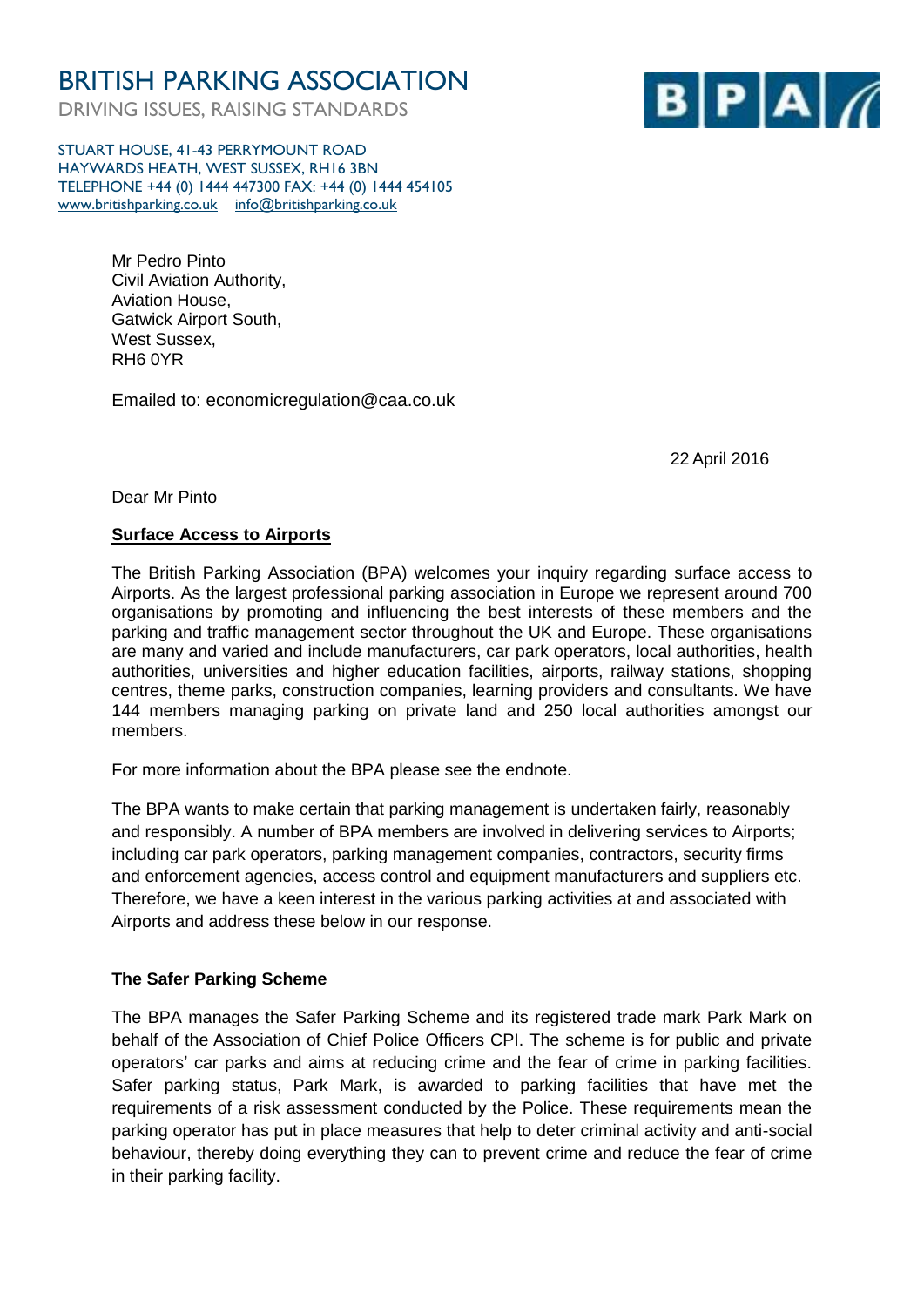In the UK, a quarter of car parks have achieved the Park Mark Award. That's around 5,000 of an estimated 17,000 - 20,000 car parks across the country where people regularly park their vehicles. The Safer Parking Scheme is particularly important at airports. Apart from leaving the car at home, airport car parks are one of the few places where cars are left for long periods of time and as a result, security and safety are highly valued by motorists. Currently 194 car parks at airports across the UK have the Park Mark accreditation.

Research by Looking4Parking found that 94% of their customers said the Park Mark award was important to them. It is perhaps no surprise then to find there is a Park Mark car park somewhere at every airport in the UK, large or small. Hotels and Meet & Greet operators have also found that having Park Mark accreditation enhances customer satisfaction and peace of mind.

Research focusing on car parks in the Safer Parking Scheme (*Key Issues for Drivers)*, and *Re-Think! Parking on the High Street* by the Association of Town & City Management, British Parking Association, Parking Data & Research International, Springboard Research Ltd*,* both seen [here,](http://www.knowyourparkingrights.org/News/parking-research-and-knowledge) shows safety to be consumers' main priority, behind convenience, when choosing somewhere to park.

The distinctive Park Mark signage helps drivers find car parks where they can confidently leave their vehicle, knowing the environment is safer for them, their passengers and vehicle.

The success of Park Mark has also come at a price: the logo gets hijacked by comparison price websites and other parking operators to entice a trusting public, particularly online. Unfortunately this compromises the Park Mark brand and to encourage motorists to check we continually promote the Park Mark award and explain that the Park Mark website: [www.parkmark.co.uk](http://www.parkmark.co.uk/) is the only website that can guarantee that the car park has a genuine Park Mark award. The CAA and airports in general can assist in this regard by promoting Park Mark on websites and in terminal buildings and reporting any misuse of the logo.

Park Mark is a registered trademark ®. Both the tick type and the words Park Mark may only be used under license. Therefore, we take it very seriously when the logo is used incorrectly and take action to prevent its misuse; this includes asking the company to remove it, informing Trading Standards and the Competition and Markets Authority.

## **Meet and Greet operators**

The BPA is currently developing the Professionalism in Parking Accreditation or PiPA for individuals and organisations working in the parking profession. PiPA will reflect universal principles and individual sector requirements.

Initially, we have launched PiPA for the Healthcare parking sector and it is intended to drive standards higher in the hospital parking sector to encourage Health Trusts to provide an excellent service to their car park users. I enclose a PiPA [pack](http://www.britishparking.co.uk/write/Documents/PiPA/The_healthcare_PiPA_guide.pdf) which sets out some of the standards that we would now expect of any Trusts applying for PiPA.

I am delighted that two Trusts have already been awarded PiPA and the award presentation was made at the House of Commons launch of the scheme at which MPs were present.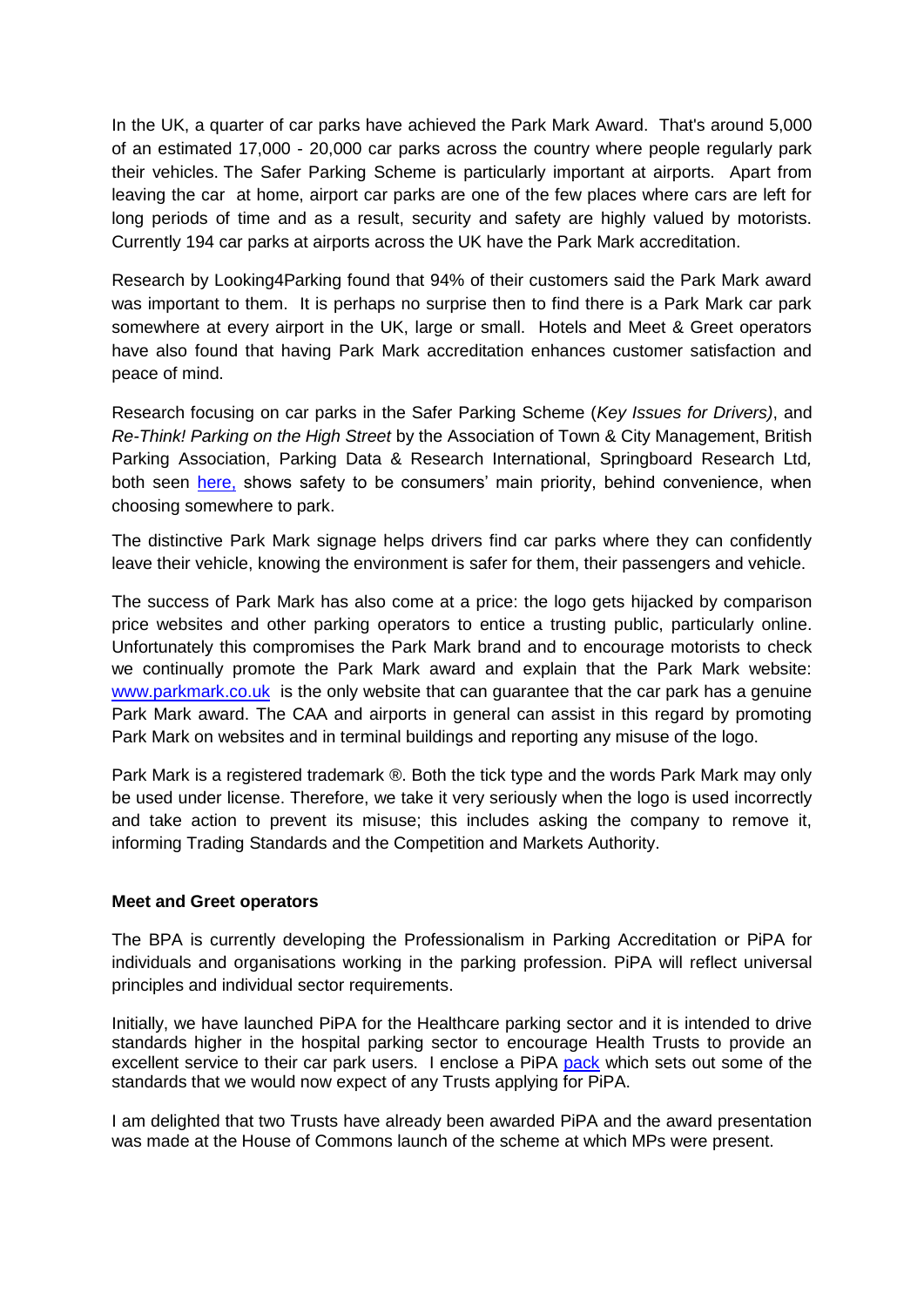We worked closely with officials at the Department for Health during the development of PiPA, and in the revision of Parking Guidance issued by the Department in March 2015 to ensure that PiPA is directly relevant to the government's expectation of Trusts in relation to car parking and more generally in relation to the guidance given by the Department for Health to Trusts.

We hope that PiPA will continue to gain traction within the Healthcare sector thus driving standards higher. Healthcare PiPA is a starting point for expanding PiPA across other car parking sectors, we are now adapting PiPA for Higher Education, and will be exploring other sectors such as Meet and Greet and Local Authorities.

The award comprises a single organisational audit, in two parts; Overarching, high-level principles applicable to all sectors (e.g. Healthcare or Meet and Greet) and innovative accreditation. The award will recognise achievement and boost reputation.

It was noted at your recent stakeholder engagement workshop that CAA has proposals to create an auditing scheme of some kind for measuring surface access to airports and the BPA would be a willing partner in this work should you wish to take up this offer. We see a significant synergy between what you are thinking about and our PIPA and we would be pleased to explore it further with you.

## **Technology and innovation**

One of the most effective ways of making it easier for motorists to park without the stress of having to worry about how long they are parking is to embrace new technology to improve vehicular access. The increasing use in the private sector of automatic number plate recognition which enables motorists to park without paying, to stay as long as they like but to make payment either on their return or online within, say, 24 hours. This is the same principle as applies to London's congestion charging scheme and the governments' Dartcharge on the Dartford crossing.

Additionally, BPA member companies are active in developing on-line and mobile Apps to search, locate, book and pay for parking facilities and this will increasingly play a role in surface access to airports. Almost all car parking at UK Airports is provided by BPA Member companies and so are the access control and payment systems associated with them.

## **Communication**

We would advise all drivers considering using airport parking and meet and greet services, to of course, seek out Park Mark and AOS approved operators.

We believe in better communication with the public to ensure they understand parking regulations, why car parking often has to be charged for, how to appeal against parking tickets and also how to park considerately and sensibly. It is important to encourage consistency and parity between public and private parking operations to try and minimise confusion for motorists. The BPA has produced A Guide to Parking in conjunction with the consumer association Which? In 2014 we launched our **[Know Your Parking Rights](http://www.knowyourparkingrights.org/)** information service and website at the House of Commons, and attended by and endorsed by Penny Mourdant, then High Streets Minister and Transport Minister, Robert Goodwill.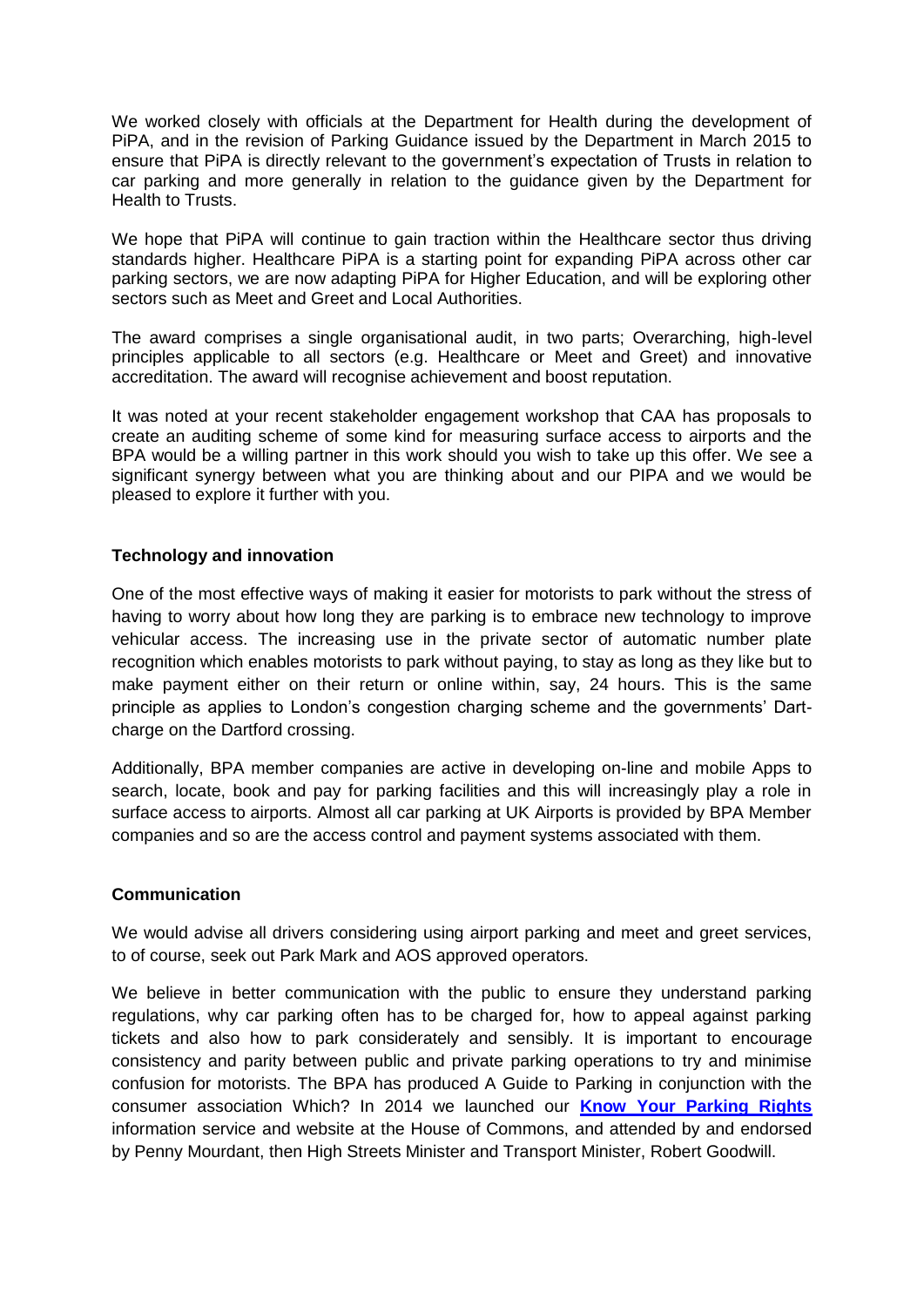# **The Approved Operator Scheme**

Where parking on private land relies on trust and /or payment of fees and charges, without specific access controls and the potential for enforcement, and the need to acquire keeper details from the DVLA arises, the BPA has developed an Approved Operator Scheme, (AOS) with a Code of Practice (CoP), a scheme of sanctions, (which includes expulsion) and an annual external audit of all members to ensure operators comply with the code. The CoP was developed by a Panel which, comprised of consumer representatives, including people with disabilities, motorists, consumer organisations, vehicle hire companies and freight operators as well as BPA officials and Approved Operators members. The code is designed to continually raise standards in the private parking sector and as such this can be expanded with POPLA included to provide a fair system of enforcement.

Over recent years, seven companies have been expelled for serious breaches of the code. A few airport parking companies are members of the BPA's Scheme.

In addition, the BPA has established POPLA, the Parking on Private Land Appeals service<sup>i</sup>, which came into being at the same time as The Protection of Freedoms Act in 2012 and since its launch over 92,000 appeals have been submitted. This is the equivalent of 1% of all parking charge notices issued on private land and compares favourably with the levels of appeal to the statutory traffic penalty tribunals in London and in England and Wales. POPLA is judicially independent, with an Independent Scrutiny Board guaranteeing absolute independence.

We are concerned that neither the Department for Transport nor DVLA have performed a standard-setting role in this context and consequently we believe the Government can help motorists and landowners alike by establishing a standard setting body (SSB), accountable to Government which will regulate parking on private land.

We believe that government should establish a standard-setting body (SSB), which reports to the Department for Communities and Local Government (with whom the responsibility for off-street parking now falls). The Body must be accountable to government, be fully funded by the private parking sector and should enhance standards through a single enforceable code of practice, a single scheme of sanctions and single independent appeals service for motorists. There should also be an independent scrutiny board which oversees the appeals service.

An SSB would replace the role of the DVLA as the body accrediting operator schemes but instead would authorise DVLA to release keeper data to operators and landowners by the SSB which in turn would only give such authorisation when it believed the applicant was fully compliant with the code.

## **Conclusion**

Appropriate parking control is vital to ensure that parking facilities remain accessible and provide value for money, both for the airports providing access, and for the drivers accessing the airports.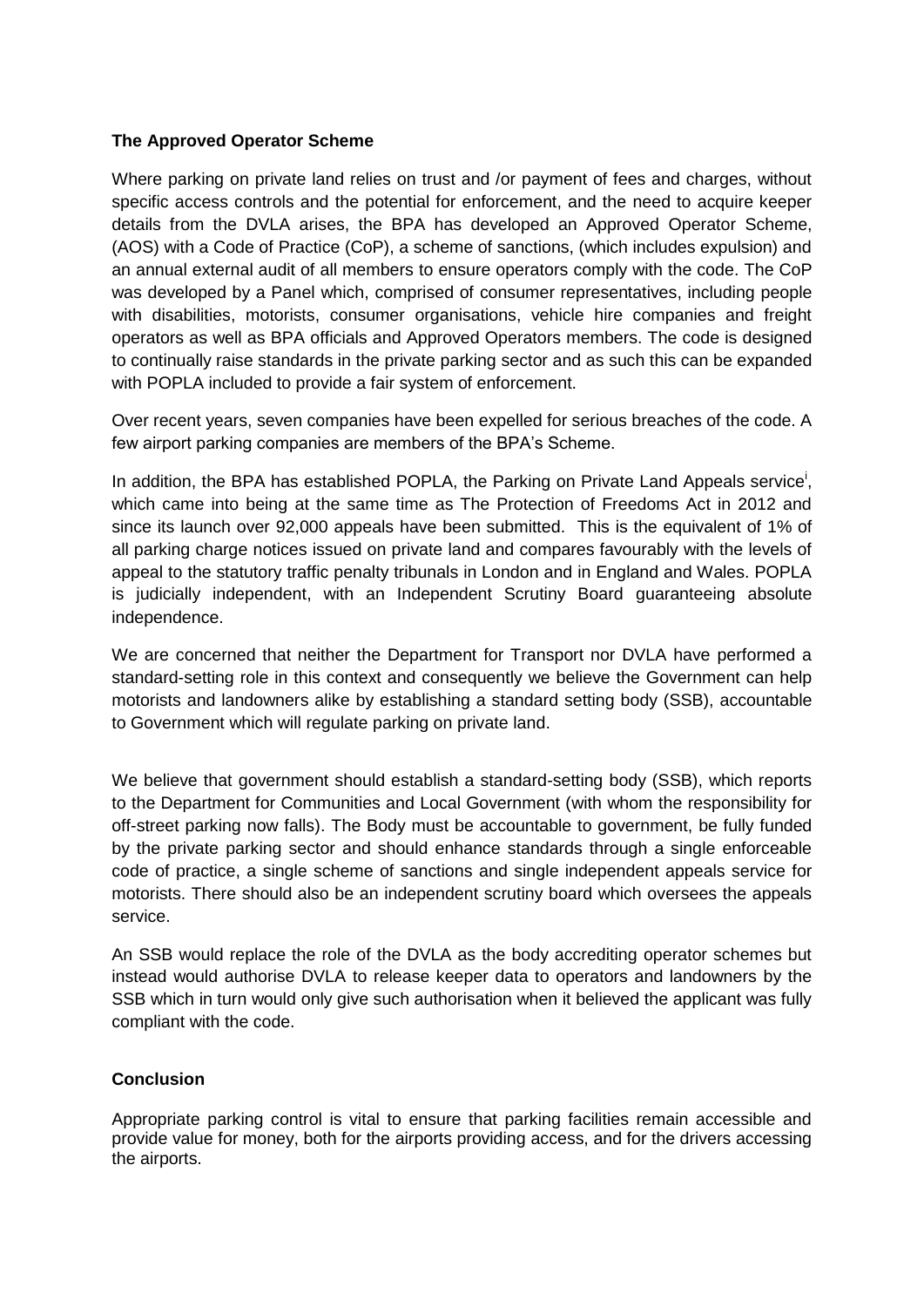We would be pleased to provide any written evidence, reports, images or published materials that may be of use to you in the course of the inquiry.

In addition, I would also be delighted to offer the services of a representative to give oral evidence as part of the process

We hope you will find these comments of interest the BPA is ready to work with the government to achieve these desired aims and we look forward to discussing with you how we can assist in taking these issues forward.

Please do not hesitate to contact my colleague Kathryn Shipman by emailing [consultations@britishparking.co.uk](mailto:consultations@britishparking.co.uk) or calling 01444 447 317 if you require any information.

Yours sincerely

 $\mathcal{Z}$ 

**Patrick Troy Chief Executive**

#### **Endnote**

#### **About the British Parking Association:**

The British Parking Association (BPA) is the largest professional association in Europe, representing around 700 organisations in the parking and traffic management profession. Our members include manufacturers, learning providers, consultants, local authorities, car park operators, including those managing parking on private land such as retails parks, healthcare facilities, universities and railways stations. We have 144 members managing parking on private land and 250 local authority members. We provide our members with knowledge and a range of benefits and resources that assist them in their day to day work.

As the recognised authority within the parking profession, we represent, promote and influence the best interests of the parking and traffic management profession throughout the UK and Europe. We also manage initiatives for the sector including the Safer Parking Scheme (on behalf of the Association of Chief Police Officers), the Approved Operator Scheme (for those managing parking on private, unregulated land) and our stakeholder engagement group, the Parking Forum.

We place the consumer at the heart of our thinking and as the recognised authority in parking we actively represent and promote the sector by advancing knowledge, raising standards and professionalism, and using our influence to deliver excellence for the benefit of all.

For more information regarding us here at the BPA, please click [here.](http://www.britishparking.co.uk/)

Registered in London with Limited Liability. Registered No. 979689. Registered Office: Stuart House, 41-43 Perrymount Road, Haywards Heath, West Sussex RH16 3BN VAT Registration No. GB 600 3376 86